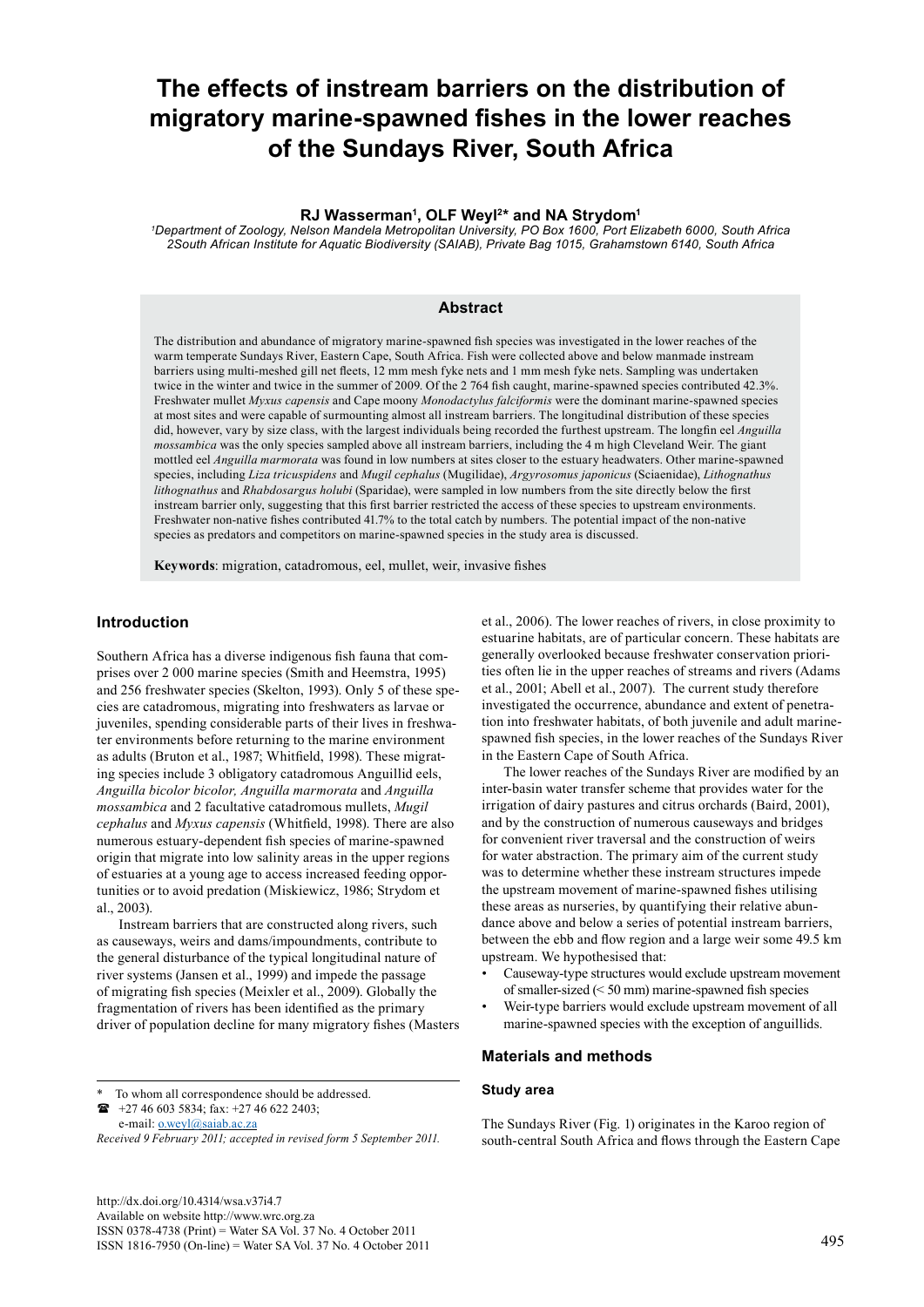

*Figure 1 The geographic position of the Sundays River showing location of sampling sites*

into the Indian Ocean via a permanently open estuary mouth (Beckley, 1984). The river is about 310 km long (Baird, 2001), with the estuary making up approximately 21 km of this length (Scharler and Baird, 2005). The river has a catchment size of 22 063 km<sup>2</sup> and a mean annual runoff of 29 x  $10^6$  m<sup>3</sup> (Mackay and Schumann, 1990), with additional water supplied via an inter-basin transfer scheme from the Orange River system (Pech et al., 1995). In a survey of instream barriers, Bok (2008) identified 16 road crossings, 4 weirs and 2 dam walls between Darlington Dam and the Sundays River Estuary, all of which are potential barriers to fish migrating upstream.

#### **Field sampling and laboratory analysis**

Field sampling was conducted on the lower Sundays River between the ebb and flow region and Cleveland Weir, some 49.5 km upstream (Fig. 1). Within this sampling area, there are numerous potential manmade obstacles to fish migration, including 10 causeways and a low  $(\pm 30 \text{ cm})$  and high  $(\pm 4$ m) weir (Bok, 2008) (Fig. 1). Five fixed sampling sites were selected according to their proximity to potential barriers, at various distances from the ebb and flow of the estuary. As there are 2 peak immigration periods for marine-spawned fish species into estuarine and freshwater environments (Bruton et al., 1987; Whitfield, 1998), sampling was conducted during summer and winter. Sampling was conducted in 2009, always over a new moon period (to standardise the lunar state for each field trip), in June and July for winter sampling and in November and December for summer sampling.

At each sampling site mixed passive gear sampling methods were used to sample all life-history stages of the ichthyofauna. Double-winged fine-meshed (1 mm) fyke nets (FF), double-ended large 12 mm codend mesh fyke nets (LF) and multi-meshed gill net fleets (GN), comprising 3 m long  $\times$  2 m deep panels of 50 mm, 75 mm and 100 mm stretched mesh monofilament gill netting, were used.

FFs were set along the river margins facing downstream. GNs and LFs were set in the channel, parallel to the river bank. LFs were double-ended so that each net had 1 fyke opening downstream and upstream, respectively. All gear was set before sunset (between 16.00 and 18.00) and collected after sunrise

(07.00 and 10.00) the following day. On each sampling trip, 3 replicates of each gear were set once at each of the 5 sites.

On retrieval, all fish caught were identified and measured. Postflexion larvae and early juvenile fishes were measured to the nearest millimetre standard length (SL), and larger fish (>30 mm) were measured to the nearest millimetre total length (TL). Fish were grouped by sampling gear and all catches were expressed as catch per unit effort (CPUE) using the equation:  $CPUE = C/E$ , where  $C<sub>i</sub>$  is the total number of species *i* caught and  $E$  is the effort expended to obtain  $C_i$ . For fyke nets and gill nets *E* was expressed as an overnight net deployment session.

Salinity (PSU), temperature  $(^{\circ}C)$ , dissolved oxygen  $(^{\circ}\%)$ , turbidity  $(K)$  and total dissolved solids  $(TDS)$  were measured at the water surface and just above the river bed using a YSI 6600 multi-parameter probe. Water transparency was measured using a Secchi disc; Secchi depth in centimetres was converted into an extinction coefficient (*k*) following Dawes (1981). Monthly river-flow data from the Sundays River (station number N4H001), was also acquired for 2009 (DWA, 2011).

#### **Data analysis**

CPUE data did not conform to the parametric test assumptions of normality and homogeneity of variance and therefore non-parametric tests were used for all analyses. For physical data, the Mann-Whitney *U*-test was used to test for differences between seasons and the Kruskal-Wallis (*H*) ANOVA by ranks test was used to test for differences between sites. Spearman Rank correlations were used to determine relationships between selected CPUE of each of the sampling gear types and physico-chemical variables. A significance level of  $P \le 0.05$ was set for all statistical tests. Margalef's species richness and Shannon-Wiener diversity indices were calculated for sampling trips, seasons and sites using the Primer statistical software package (Clarke and Warwick, 1994).

## **Results**

#### **Environmental variability**

The physical variables measured over the study period are summarised in Fig. 2. Temperature  $(U = 0.00, P \le 0.001)$  and dissolved oxygen  $(U = 23.00, P < 0.05)$  differed significantly between seasons, with temperature ranging from 11.7°C in winter to 27.2°C in summer and DO tending more towards saturation and super-saturation in summer than in winter. River flow (Fig. 3) was significantly lower over the winter sampling periods ( $U = 0.00$ ,  $P \le 0.001$ ), while salinity ( $H =$ 16.63, *P* < 0.01), total dissolved solids (*H* = 14.93, *P* < 0.01) and conductivity  $(H = 14.87, P < 0.01)$  were significantly higher at Site 1 than at upstream sites. Volume-flow peaked during May of 2009 with winter flow values (June and July) being significantly higher  $(H = 59.0, P < 0.001)$  than those of summer (November and December).

#### **Species composition and estuary association**

CPUE and catch by gear type is summarised in Table 1. A total of 2 764 fish, representing 11 families and 18 species, were caught during the study, with catadromous and marinespawned species comprising 42.2% of all fish caught. In terms of estuarine association, freshwater fishes (category IV) comprised the largest portion of catches in the GN (52.4%) and LF (62.9%) samples and the second-largest portion of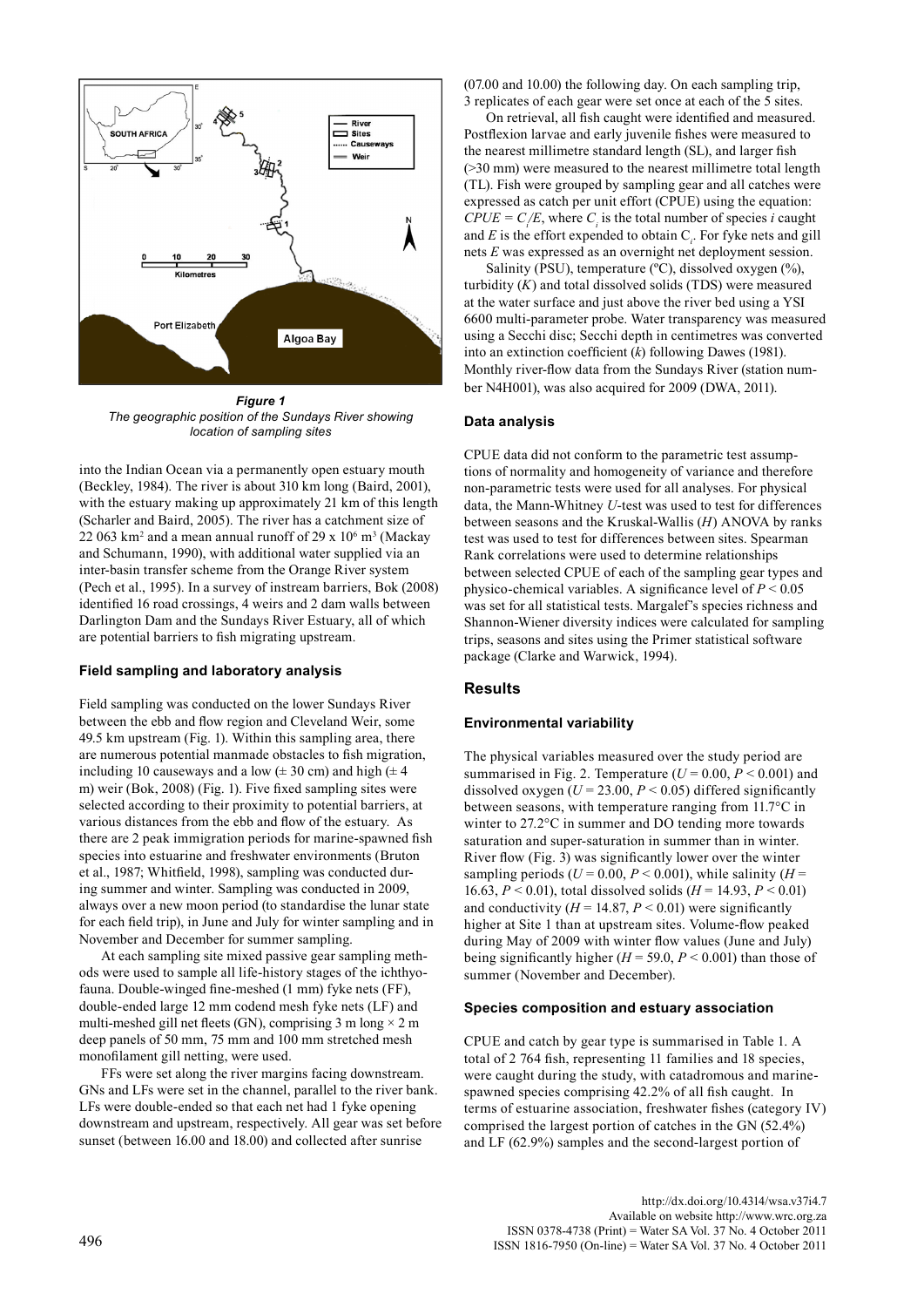

*Figure 2*

*Temperature (°C), dissolved oxygen (%), total dissolved solids (TDS), conductivity (ms/cm3), salinity (PSU) and water transparency (k) at each site within the Sundays River*

| Table 1<br>Co-ordinates of sites, the number of obstructions present<br>between sites and the distances between the ebb and flow<br>of the estuary and each site. Causeway: a road crossing<br>built across the active river channel with underlying<br>concrete culverts to allow for water flow.<br>Weir: complete concrete wall built across the active river<br>channel; Causeway: road crossing where flowing water<br>flows over or around the structure during periods of high flow. |              |                                  |                                      |  |  |  |  |
|---------------------------------------------------------------------------------------------------------------------------------------------------------------------------------------------------------------------------------------------------------------------------------------------------------------------------------------------------------------------------------------------------------------------------------------------------------------------------------------------|--------------|----------------------------------|--------------------------------------|--|--|--|--|
| No. of barriers<br>between estuary<br>and site                                                                                                                                                                                                                                                                                                                                                                                                                                              | <b>Site</b>  | Co-ordinates of site             | <b>Distance from</b><br>estuary (km) |  |  |  |  |
|                                                                                                                                                                                                                                                                                                                                                                                                                                                                                             | 1            | S 33°36'52.87"<br>E 25°40'0.38"  | 48                                   |  |  |  |  |
| 5 causeways                                                                                                                                                                                                                                                                                                                                                                                                                                                                                 |              |                                  |                                      |  |  |  |  |
|                                                                                                                                                                                                                                                                                                                                                                                                                                                                                             | $\mathbf{2}$ | S 33°28'18.63"<br>E 25°33'56.57" | 38.2                                 |  |  |  |  |
| 1 causeway                                                                                                                                                                                                                                                                                                                                                                                                                                                                                  |              |                                  |                                      |  |  |  |  |
|                                                                                                                                                                                                                                                                                                                                                                                                                                                                                             | 3            | S 33°28'20.63"<br>E 25°33'53.35" | 38.3                                 |  |  |  |  |
| 3 causeways, 1 weir                                                                                                                                                                                                                                                                                                                                                                                                                                                                         |              |                                  |                                      |  |  |  |  |
|                                                                                                                                                                                                                                                                                                                                                                                                                                                                                             | 4            | S 33°25'39.85"<br>E 25°29'15.59" | 49.0                                 |  |  |  |  |
| 1 causeways, 1 weir                                                                                                                                                                                                                                                                                                                                                                                                                                                                         |              |                                  |                                      |  |  |  |  |
|                                                                                                                                                                                                                                                                                                                                                                                                                                                                                             | 5            | S 33°25'23.32"<br>E 25°28'52.98" | 49.5                                 |  |  |  |  |

FF catches (37.2%). The catadromous species (category V) dominated FF catches, and ranked second in group dominance in the GNs. The second most dominant group caught in the LFs were the estuary-associated marine species (Category II), which contributed 21.5% to CPUE. Non-native fish species comprised 50.9%, 62.9% and 21.5% of GN, LF and FF catches, respectively.

Relatively few species dominated catch compositions and by number the 5 most dominant species contributed 93% to



#### *Figure 3*

*Total numbers of* Myxus capensis, Monodactylus falciformis *and* Anguilla mossambica *combined for 4 surveys (n=3 nets x 1 night x 4 surveys) per site caught in the Sundays River, Eastern Cape during June, July, November and December 2009 for each gear type*

FF, 97% to LF, and 94% to the total number of fish caught (Table 2). *Oreochromis mossambicus* and *Myxus capensis* were among the 5 most dominant species in all gears. The anguillid eels *Anguilla marmorata* and *Anguilla mossambica* were sampled exclusively in fyke nets. In both fyke net types *Anguilla mossambica* was among the 5 most dominant species. In FF, 2 small species, *Glossogobius callidus* and *Barbus pallidus*, also ranked among the 5 most important species. In GN and LF catches, small species were not selected for. In GNs the other 3 species were *Cyprinus carpio*, *Clarias gariepinus* and *Tilapia sparmanii*. In LF, *T. sparmanii* and *Monodactylus falciformis* ranked among the top 5 species.

Overall CPUE was significantly higher in summer than in winter for all gears, but there were differences between species and gear with respect to season and site. Statistical comparisons are limited to the 5 most dominant species in each gear (Table 2). The only catadromous fish species caught above the Cleveland Weir (Site 5) was *A. mossambica* and the species composition at this site was comprised entirely of freshwater fishes.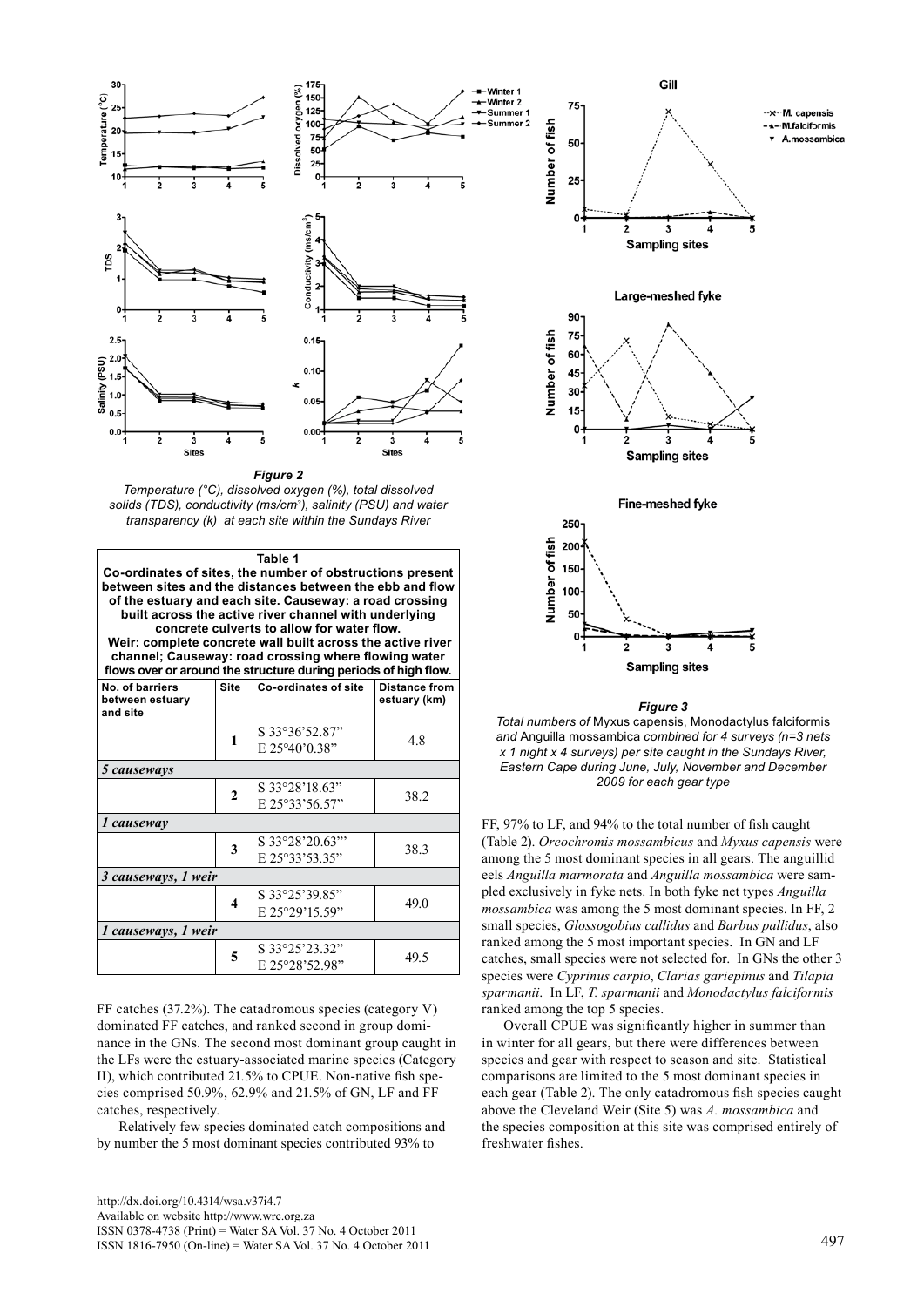| Table 2<br>Five major categories of fishes that utilise<br>southern African estuaries (Whitfield, 1994) |                                                                                                                                     |  |  |  |  |  |  |
|---------------------------------------------------------------------------------------------------------|-------------------------------------------------------------------------------------------------------------------------------------|--|--|--|--|--|--|
|                                                                                                         | <b>Description of categories</b><br>Categories                                                                                      |  |  |  |  |  |  |
|                                                                                                         | Estuary residents. Further subdivided into:                                                                                         |  |  |  |  |  |  |
| Ia                                                                                                      | Estuarine species that breed only in estuaries                                                                                      |  |  |  |  |  |  |
| Ib                                                                                                      | Estuarine species that breed in estuaries and the<br>marine environment                                                             |  |  |  |  |  |  |
| П                                                                                                       | Estuary associated marine species. Further sub-<br>divided into:                                                                    |  |  |  |  |  |  |
| Пa                                                                                                      | Euryhaline marine species that usually breed at<br>sea but the juveniles are dependent on estuaries as<br>nursery areas             |  |  |  |  |  |  |
| IIb                                                                                                     | Euryhaline marine species that usually breed at<br>sea, with the juveniles occurring in estuaries but<br>also being found at sea    |  |  |  |  |  |  |
| <b>IIc</b>                                                                                              | Euryhaline marine species that usually breed at<br>sea, with the juveniles occurring in estuaries but<br>being more abundant at sea |  |  |  |  |  |  |
| Ш                                                                                                       | Marine stragglers not dependent on estuaries                                                                                        |  |  |  |  |  |  |
| IV                                                                                                      | Freshwater species                                                                                                                  |  |  |  |  |  |  |
| V                                                                                                       | Catadromous species                                                                                                                 |  |  |  |  |  |  |

*Oreochromis mossambicus* and *T. sparmanii* CPUE was significantly higher in summer than in winter for GN and LF catches and generally decreased downstream. In FFs, which selected for small juvenile fishes, *O. mossambicus* CPUE was highest in winter. *Cyprinus carpio* CPUE showed no definite trend by season but also decreased significantly downstream, with the highest GN CPUE at Site 5. *Myxus capensis* CPUE was higher in winter than in summer for all gears, but this species was equally abundant throughout the system, while *T. sparrmanii* and adult *A. mossambica* CPUE was significantly higher at sites further away from the estuary and *M. falciformis* was absent from Cleveland Weir. FF CPUE demonstrated that *Barbus pallidus* (Cyprinidae) abundance decreased downstream but that juvenile *M. capensis* (29-70 mm TL) and *A. mossambica* (40-140 mm TL) CPUE was highest at the site closest to the estuary.

CPUE per sampling gear type was correlated with relevant physical variables for total fish numbers as well as for the 5 dominant species caught in each gear type (Table 3). Temperature correlated with most catches across all gear types, being negatively correlated with *M. falciformis*, *M. capensis* and total fish number for LF as well as with *M. capensis* for FF. *Anguilla mossambica* was the only marine-spawned species whose abundance correlated positively with distance from the estuary mouth. LF-caught *M. falciformis* and *M. capensis* were the only fish whose abundance correlated to volume of flow.

# **Spatial trends in size composition of migratory fishes**

*Myxus capensis, M. falciformis* and *A. mossambica* were the dominant migrant fish species and were present in at least 4 of the 5 sites sampled and were caught in at least 2 of the 3 gears (Fig. 4). The smallest size classes (0 - 70mm) of *M. capensis* were present in the highest numbers at the site closest to the estuary, while progressively larger individuals were sampled from upstream, with an absence of this species at Cleveland Weir (Site 5), the limit of its upstream migration capability (Fig. 5). *M. capensis* smaller than 50 mm TL were never sampled from above Site 1. While greatly reduced in number, *M. capensis* larger than 70 mm TL were present at all sites. Similarly, the marine-spawned *M. falciformis* showed a general increase in size class and decrease in number from Site 1 to Site 4, being absent from Site 5 (Fig. 5). *Monodactylus falciformis* less than 50 mm TL were also absent from above Site 1. High numbers of the smallest size class (40-140 mm TL) of *A. mossambica* were sampled from Site 1 and were mainly in the glass-eel stage of development, although individuals as small as 64 mm TL were sampled from Site 5. The larger size classes of this species (> 241 mm TL) were almost all sampled from Site 5 (Fig. 5).

## **Temporal and spatial trends in species diversity**

An overall species richness (*d*) and species diversity (*H*') of 2.2 and 1.9, respectively, were obtained for combined numbers of standardised effort catch (3 gill nets, 3 large-meshed fyke nets and 3 fine-meshed fyke nets per site per sampling event) in the Sundays River (Table 4). Species richness was equal (*d* = 2.0) across sampled seasons, while summer species diversity was higher ( $H' = 2.0$ ) than that of winter ( $H' = 1.3$ ). Of the sampling events, January samples had the highest species richness and diversity  $(d = 2.2, H' = 2.0)$ . June samples yielded the lowest species richness  $(d = 1.8)$  while June and July samples contributed equally to the lowest species diversity recorded per sampling event. Generally, species richness decreased from Site  $1 (d = 2.0)$  to Site 5 ( $d = 1.2$ ), (Table 4) while species diversity increased from Site 1 ( $H' = 1.3$ ) to Site 4 ( $H' = 1.9$ ). At the presence/absence level, Site 1 contributed up to 46.7 % more species than any other site overall (Fig. 6).

## **Discussion**

The lower Sundays River is altered by the presence of a water transfer scheme developed to provide water for irrigation in the Sundays River valley. The resultant impact on the river is expressed by the low seasonal variation in pH, conductivity and turbidity. Temperature and dissolved oxygen differed

| Table 3<br>Range of physico-chemical parameters between<br>sampling trips in the Sundays River in 2009 |               |                |                 |                |  |  |  |  |
|--------------------------------------------------------------------------------------------------------|---------------|----------------|-----------------|----------------|--|--|--|--|
| <b>Physical parameter</b>                                                                              |               | Winter         |                 | Summer         |  |  |  |  |
|                                                                                                        | June          | July           | <b>December</b> | January        |  |  |  |  |
| Temperature $(^{\circ}C)$                                                                              | $12.5 - 11.8$ | $13.4 - 11.7$  | $22.9 - 19.5$   | $27.2 - 22.8$  |  |  |  |  |
| Salinity (PSU)                                                                                         | $1.7 - 0.7$   | $1.8 - 0.7$    | $2.1 - 0.7$     | $1.7 - 0.8$    |  |  |  |  |
| Dissolved oxygen $(\% )$                                                                               | $95.9 - 52.3$ | $151.4 - 73.4$ | $108.7 - 96.5$  | $162.1 - 90.9$ |  |  |  |  |
| Total dissolved solids                                                                                 | $1.9 - 0.6$   | $2.2 - 0.9$    | $2.5 - 0.9$     | $2.1 - 1.0$    |  |  |  |  |
| Conductivity $(ms/cm3)$                                                                                | $3.0 - 1.2$   | $3.2 - 1.4$    | $3.9 - 1.4$     | $3.3 - 1.5$    |  |  |  |  |
| Turbidity $(k)$                                                                                        | $0.14 - 0.01$ | $0.04 - 0.01$  | $0.09 - 0.01$   | $0.09 - 0.01$  |  |  |  |  |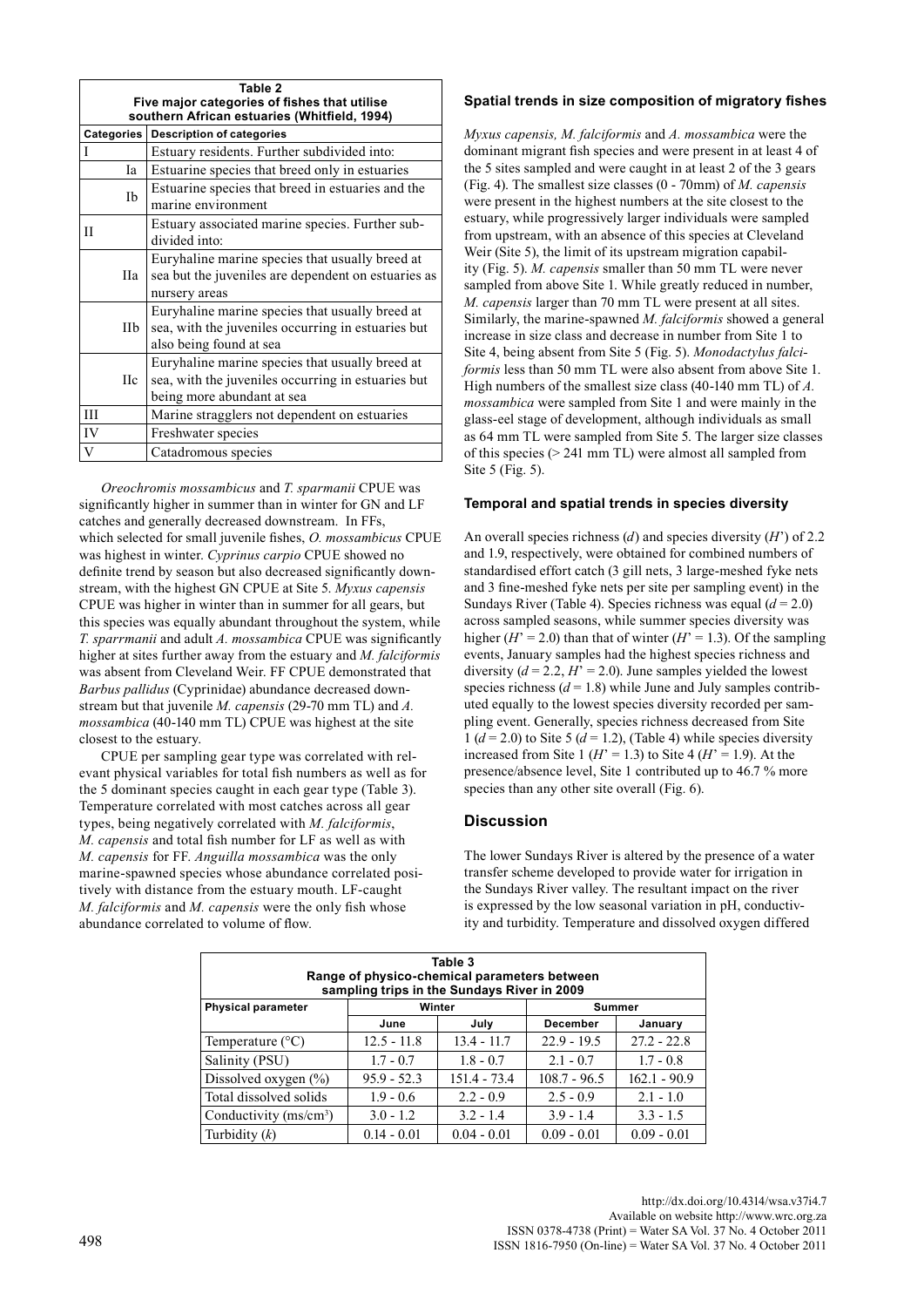

 $\frac{1}{2}$ 

Group 1

 $\begin{bmatrix} 2 \\ 3 \\ 3 \end{bmatrix}$ 

*Overall presence and absence of all species per site in the Sundays River*

significantly between seasons and this was correlated with elevated summer species richness and abundance of certain species, namely juvenile eel, *A. mossambica* (Anguillidae) and river goby, *G. callidus* (Gobiidae).

Summer catches of *A. mossambica* were dominated by the glass-eel stage of development, the migrations of which typically peak during summer months (Bruton et al., 1987). Likewise, *G. callidus* larvae increase in numbers in Eastern Cape estuaries during summer months after spring spawning



*similarity of total standardised effort catch samples in the Sundays River over the duration of the study. Each sample is represented by a 2-letter code, the first being the sampling event code (A=June, B=July, C=November, D=December) and the second being the site code (1=Site1, 2=Site 2, 3=Site 3, 4=Site 4, 5=Site 5).*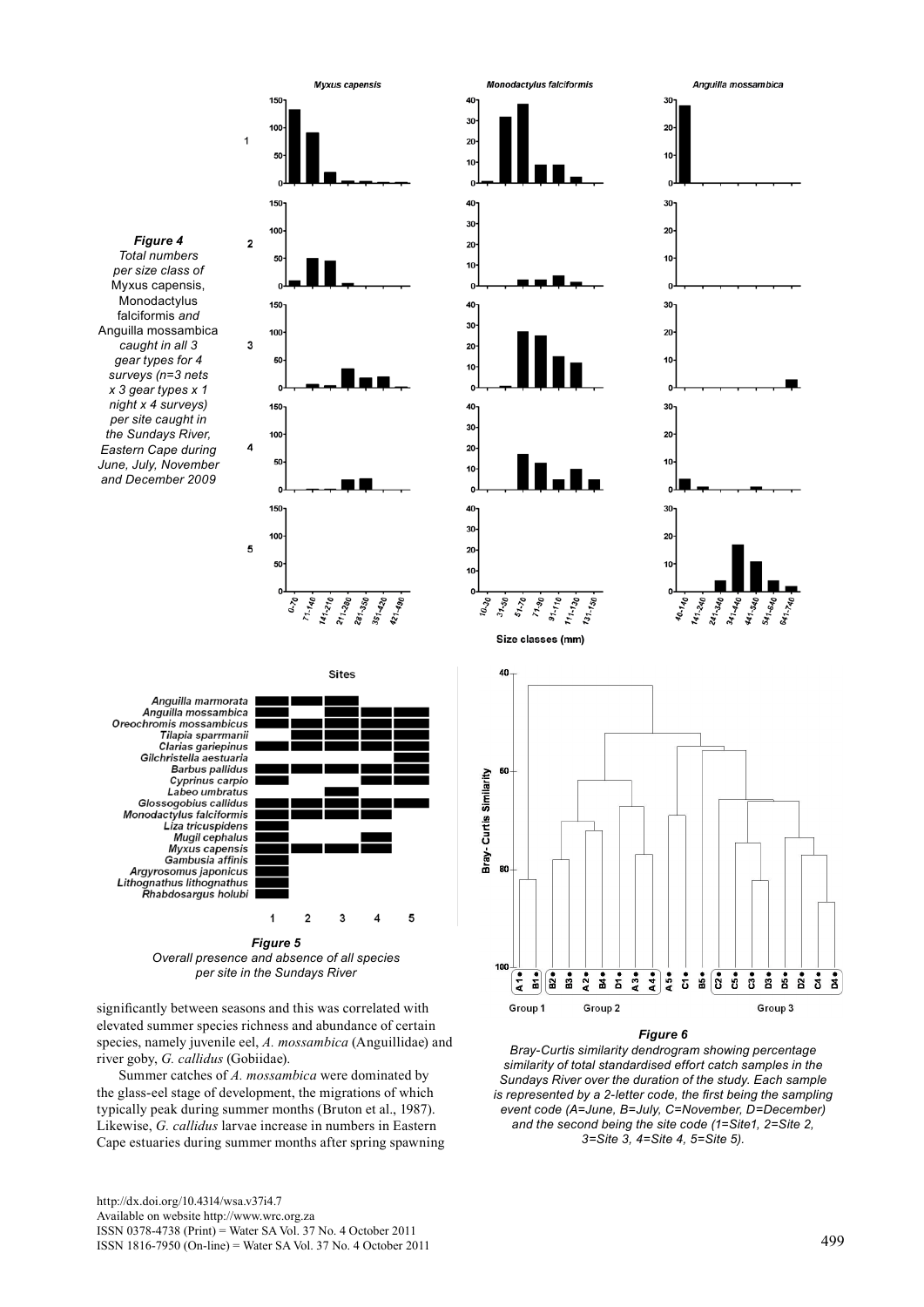**Table 4 Gill net species composition, winter and summer catch per unit effort (fish per net night), standard length, total number of individuals in all samples (No.), percentage composition of total catch by number (%) and estuary association after**  Whitfield (1994) combined for 4 surveys (n=3 nets x 1 night x 5 sites x 4 surveys) conducted in the Sundays River, Eastern **Cape during June, July, November and December 2009.**

| Family         | <b>Species</b>           |              | <b>Mean CPUE (Range)</b> |       | Body length (mm) | No. | %     | <b>Estuarine</b> |  |  |
|----------------|--------------------------|--------------|--------------------------|-------|------------------|-----|-------|------------------|--|--|
|                |                          | Winter       | <b>Summer</b>            | Mean  | Range            |     |       | association      |  |  |
| Cichlidae      | Oreochromis mossambicus  | $0.06(0-2)$  | $0.80(0-6)$              | 222.7 | 128-421          | 77  | 28.95 | IV               |  |  |
|                | Tilapia sparrmanii       | $0.02(0-2)$  | $0.44(0-11)$             | 141.4 | 123-175          | 42  | 15.79 | IV               |  |  |
| Clariidae      | Clarias gariepinus       | $0.07(0-2)$  | $0.02(0-1)$              | 554.9 | 450-630          | 8   | 3.01  | IV               |  |  |
|                | Cyprinus carpio          | $0.30(0-1)$  | $0.06(0-2)$              | 255.7 | 165-337          | 9   | 3.20  | IV               |  |  |
| Cyprinidae     | Labeo umbratus           | $9.04(0-2)$  | $\theta$                 | 389.2 | 335-423          | 4   | l.50  | IV               |  |  |
| Monodactylidae | Monodactylus falciformis | $0.02(0-1)$  | $0.05(0-3)$              | 114.8 | 100-139          | 7   | 2.44  | <b>IIa</b>       |  |  |
| Mugillidae     | Mugil cephalus           | $\theta$     | $0.01(0-1)$              | 246.0 | 246-246          |     | 0.38  | IIa              |  |  |
|                | Myxus capensis           | $0.90(0-10)$ | $0.38(0-6)$              | 304.7 | 220-447          | 115 | 43.23 | Vb               |  |  |
| Sciaenidae     | Argyrosomus japonicus    |              | $0.04(0-1)$              | 417.0 | 280-473          | 4   | 1.50  | Ш                |  |  |

#### **Table 5**

**Large-meshed fyke net species composition, winter and summer catch per unit effort (fish per net night), standard length, total number of individuals in all samples (No.), percentage composition of total catch by number (%) and estuary association after Whitfield (1994) combined for 4 surveys (n=3 nets x 1 night x 5 sites x 4 surveys) conducted in the Sundays River, Eastern Cape during June, July, November and December 2009.**

| Family         | <b>Species</b>            | Mean CPUE (Range) |               |       | Body length (mm) | No. | %     | Estuary     |  |  |
|----------------|---------------------------|-------------------|---------------|-------|------------------|-----|-------|-------------|--|--|
|                |                           | Winter            | <b>Summer</b> | Mean  | Range            |     |       | association |  |  |
| Anguillidae    | Anguilla marmorata        | $_{0}$            | $0.17(0-4)$   | 937.0 | 105-1370         | 10  | 0.98  | Va          |  |  |
|                | Anguilla mossambica       | $0.18(0-3)$       | $0.28(0-4)$   | 498.0 | 320-740          | 28  | 2.75  | Va          |  |  |
| Cichlidae      | Oreochromis mossambicus   | $7.22(0-79)$      | $0.95(0-13)$  | 115.5 | 54-273           | 489 | 47.99 | IV          |  |  |
|                | Tilapia sparrmanii        | $0.12(0-3)$       | $0.25(0-42)$  | 99.8  | 56-184           | 142 | 13.94 | IV          |  |  |
| Clariidae      | Clarias gariepinus        | $0.03(0-1)$       | $0.10(0-3)$   | 483.8 | 262-855          | 8   | 0.78  | IV          |  |  |
| Cyprinidae     | Cyprinus carpio           | $0.03(0-1)$       | $\theta$      | 216.5 | 210-223          | 2   | 0.20  | IV          |  |  |
| Gobiidae       | Glossogobius callidus     | $0.03(0-1)$       | $\Omega$      | 99.0  | 99-99            | 2   | 0.20  | <b>Ib</b>   |  |  |
| Monodactylidae | Monodactylus falciformis  | $2.85(0-52)$      | $0.58(0-10)$  | 79.8  | 20-145           | 206 | 20.22 | <b>IIa</b>  |  |  |
|                | Liza tricuspidens         | $0.02(0-1)$       | 0             | 116.0 | 116-116          |     | 0.10  | <b>IIb</b>  |  |  |
| Mugillidae     | Myxus capensis            | $1.98(0-46)$      | $\theta$      | 149.5 | 91-350           | 119 | 11.68 | Vb          |  |  |
|                | Lithognathus lithognathus | $0.02(0-1)$       | $\Omega$      | 114.0 | 114-114          |     | 0.10  | <b>IIa</b>  |  |  |
| Sparidae       | Rhabdosargus holubi       | $0.03(0-1)$       | $0.15(0-2)$   | 108.5 | 85-149           | 11  | 1.10  | Пa          |  |  |

(Strydom and Neira, 2006). *Myxus capensis* and *M. falciformis* numbers were dissimilar across sites, being absent from the uppermost site, Site 5, and found in highest numbers at Site 1. This site (Site 1) is situated directly below a causeway and was the only site uninterrupted by instream barriers between marine and freshwater environments. Five marine-spawned fish species that were not caught further upstream were also sampled from this site. The absence of these estuarine-dependent species and reduction in *M. capensis* and *M. falciformis CPUE*  above this first instream barrier suggests that this causeway impedes fish movement and may be a bottleneck that separates estuarine fishes from catadromous migrants.

The culverts allowing water to flow underneath the causeways increase the velocity of the water flow  $(>= 1.5 \text{ m/s})$ , hindering and even preventing fish from passing through (Bok, 2008). The swimming and jumping abilities of fish are largely dependent on body length. In swimming trial experiments, Bok et al. (2007) showed that *M. capensis* < 50 mm TL generally could not outswim current velocities of 1.5 m/s. In the present study, of the species assessed for length differences across sites, smaller size classes dominated below the first barrier (Site 1) and were largely absent above it. This result is consistent with Meixler et al. (2009), where smaller-sized fish were thought to be most affected by barriers owing to their weaker darting speeds and jumping abilities. Site 4, situated

just below the 3 m high Cleveland Weir, produced larger size classes of *M. capensis* and *M. falciformis*. These species were however absent from Site 5, a few hundred meters further upstream, showing that this 4 m high weir is excluding all upstream-migrating fishes, except *A. mossambica,* from further utilising additional freshwater habitats in the Sundays River. The fish fauna of Cleveland Weir itself (Site 5) was dominated by various non-native fishes and the anguillid, *A. mossambica*. *Anguilla mossambica* was the only species of marine-spawned origin for which adults  $(> 241$  mm TL) were more abundant above the large weir separating Site 4 from Site 5 than in sites below it. Eels are known to migrate considerable distances as elvers. In the Sabi-Lundi River system of Zimbabwe, for example, 87 mm TL *A. mossambica* have been recorded 290 km upstream from the ocean (Jubb, 1964). During these migrations elvers are able to traverse significant instream barriers facilitated by their ability to creep up vertical wet surfaces (Legault, 1988). In the Sundays River, this allows access to upstream regions where Jubb (1960) and Weyl et al. (2009) reported the presence of *A. mossambica* upstream of the 48 m high Darlington Dam wall, some 104 km inland. However, instream barriers potentially impose age-dependent migration restrictions, as older anguillids of larger size classes are unable to climb steep vertical surfaces (Cairns et al., 2004).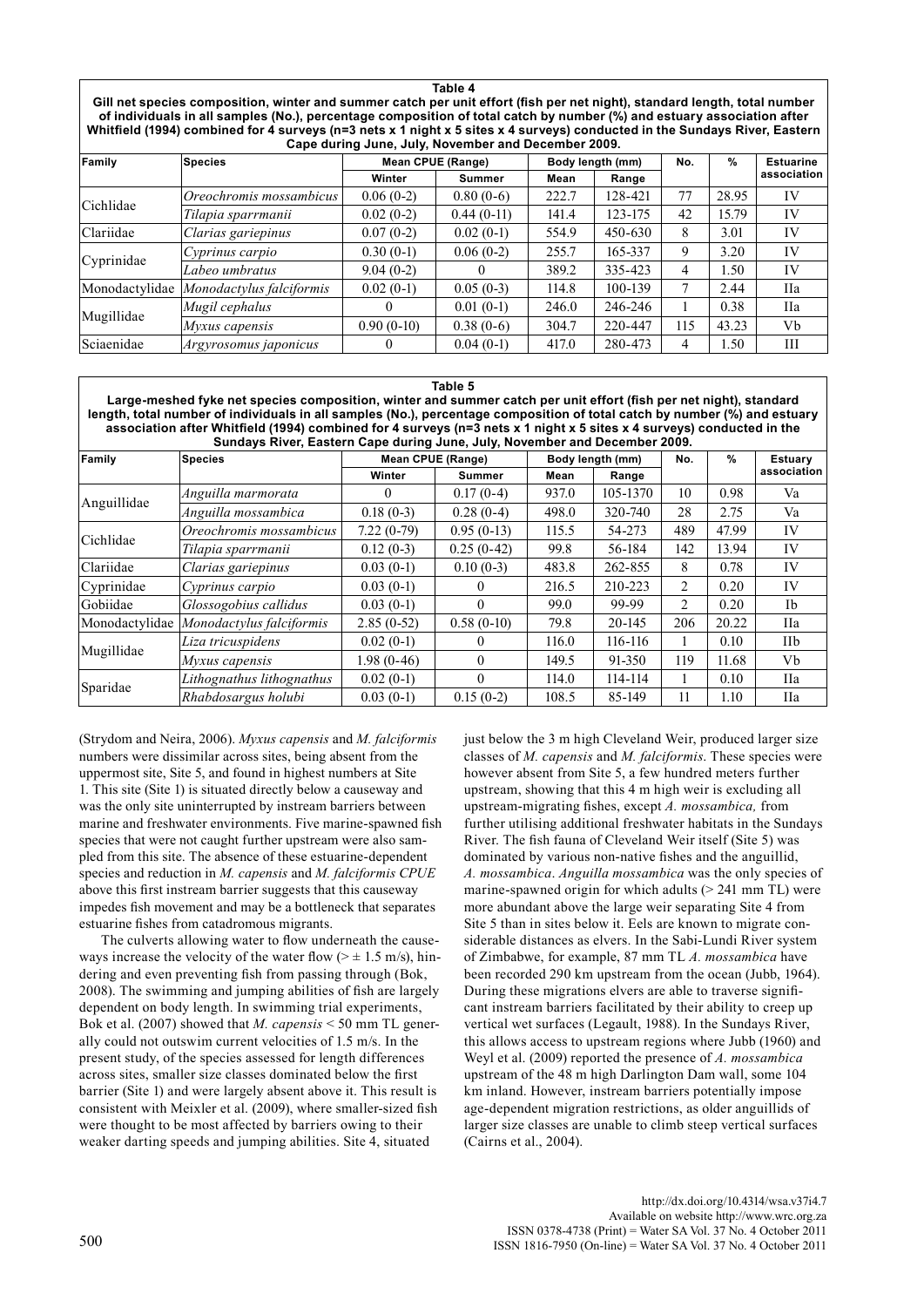**Table 6 Small-meshed fyke net species composition, winter and summer catch per unit effort (fish per net night), standard length, total number of individuals in all samples (No.), percentage composition of total catch by number (%) and estuary association after Whitfield (1994) combined for 4 surveys (n=3 nets x 1 night x 5 sites x 4 surveys) conducted in the Sundays River, Eastern Cape during June, July, November and December 2009.**

| Family         | <b>Species</b>           |               | <b>Mean CPUE (Range)</b><br>Body length (mm) |       | No.       | %   | Estuary |             |  |
|----------------|--------------------------|---------------|----------------------------------------------|-------|-----------|-----|---------|-------------|--|
|                |                          | Winter        | <b>Summer</b>                                | Mean  | Range     |     |         | association |  |
| Anguillidae    | Anguilla marmorata       | $0.07(0-1)$   | $0.07(0-1)$                                  | 224.5 | 54-680    | 4   | 0.27    | Va          |  |
|                | Anguilla mossambica      | $0.20(0-3)$   | $1.38(0-24)$                                 | 176.8 | 46-540    | 48  | 3.22    | Va          |  |
| Cichlidae      | Oreochromis mossambicus  | $6.27(0-140)$ | $1.42(0-27)$                                 | 81.4  | 13-745    | 231 | 15.62   | IV          |  |
|                | Tilapia sparrmanii       | $0.03(0-1)$   | $2.40(0-35)$                                 | 85.9  | $26-136$  | 74  | 5.01    | IV          |  |
| Clariidae      | Clarias gariepinus       | $0.07(0-1)$   | $0.25(0-2)$                                  | 170.3 | 64-325    | 10  | 0.64    | IV          |  |
| Clupeidae      | Gilchristella aestuaria  | $0.27(0-4)$   | $0.05(0-1)$                                  | 39.2  | 32-57     | 10  | 0.64    | Ia          |  |
|                | Barbus pallidus          | $0.93(0-5)$   | $6.78(0-37)$                                 | 49.1  | $20 - 73$ | 232 | 15.68   | IV          |  |
| Cyprinidae     | Cyprinus carpio          |               | $0.07(0-1)$                                  | 26.3  | 18-37     | 2   | 0.14    | IV          |  |
| Gobiidae       | Glossogobius callidus    | $0.63(0-4)$   | $7.82(0-48)$                                 | 54.8  | 15-97     | 254 | 17.18   | <b>Ib</b>   |  |
| Monodactylidae | Monodactylus falciformis | $0.63(0-7)$   | $0.13(0-2)$                                  | 62.3  | 32-116    | 23  | 1.56    | <b>IIa</b>  |  |
|                | Liza tricuspidens        | $0.07(0-1)$   | $\Omega$                                     | 120.0 | 87-153    | 2   | 0.14    | IIb         |  |
| Mugillidae     | Mugil cephalus           | $0.03(0-1)$   | $0.10(0-2)$                                  | 67.3  | 39-114    | 4   | 0.27    | <b>IIa</b>  |  |
|                | Myxus capensis           | $16.3(0-27)$  | $3.17(0-72)$                                 | 74.5  | 29-232    | 548 | 39.57   | Vb          |  |
| Poeciliidae    | Gambusia affinis         |               | $0.03(0-1)$                                  | 28.0  | $28 - 28$ |     | 0.07    | IV          |  |

| Table 7<br>Significant differences between seasons (winter n = 10, summer n = 10)<br>and between sites (n = 20) for ranked numerically dominant species and<br>total catch per gear type in the Sundays River |                          |                |         |              |          |  |  |  |
|---------------------------------------------------------------------------------------------------------------------------------------------------------------------------------------------------------------|--------------------------|----------------|---------|--------------|----------|--|--|--|
| Gear type                                                                                                                                                                                                     | <b>Species</b>           | <b>Seasons</b> |         | <b>Sites</b> |          |  |  |  |
|                                                                                                                                                                                                               |                          | U              | P       | н            | P        |  |  |  |
|                                                                                                                                                                                                               | Myxus capensis           |                |         | 39.21        | $+++$    |  |  |  |
|                                                                                                                                                                                                               | Oreochromis mossambicus  | 192.00         | $+++$   | 9.80         | $+$      |  |  |  |
|                                                                                                                                                                                                               | Tilapia sparrmanii       | 254.00         | $+++$   | 10.67        | $+$      |  |  |  |
| Gill nets                                                                                                                                                                                                     | Cyprinus carpio          |                |         | 13.58        | $^{++}$  |  |  |  |
|                                                                                                                                                                                                               | Clarias gariepinus       |                |         | 15.40        | $++$     |  |  |  |
|                                                                                                                                                                                                               | Total catch              | 305.50         | $^{+}$  | 29.41        | $+++$    |  |  |  |
|                                                                                                                                                                                                               | Oreochromis mossambicus  | 286.00         | $^{+}$  | 17.97        | $^{++}$  |  |  |  |
|                                                                                                                                                                                                               | Tilapia sparrmanii       | 232.50         | $+++$   | 14.12        | $^{++}$  |  |  |  |
| Large-mesh fyke                                                                                                                                                                                               | Monodactylus falciformis | 277.50         | $^{++}$ | 14.39        | $^{++}$  |  |  |  |
| nets                                                                                                                                                                                                          | Myxus capensis           | 225.00         | $+++$   |              |          |  |  |  |
|                                                                                                                                                                                                               | Anguilla mossambica      |                |         | 30.81        | $+++$    |  |  |  |
|                                                                                                                                                                                                               | Total catch              | 282.00         | $^{+}$  | 9.54         | $+$      |  |  |  |
|                                                                                                                                                                                                               | Myxus capensis           |                |         | 22.65        | $+++$    |  |  |  |
|                                                                                                                                                                                                               | Glossogobius callidus    | 80.50          | $+++$   |              |          |  |  |  |
| Fine-mesh fyke                                                                                                                                                                                                | Barbus pallidus          | 252.00         | $+++$   | 19.42        | $^{+++}$ |  |  |  |
| nets                                                                                                                                                                                                          | Oreochromis mossambicus  |                |         | 19.19        | $+++$    |  |  |  |
|                                                                                                                                                                                                               | Anguilla mossambica      | 295.00         | $+++$   | 14.17        | $++$     |  |  |  |
|                                                                                                                                                                                                               | Total catch              | 271.50         | $+++$   | 19.55        | $+++$    |  |  |  |

*+ P <0.05 ++ P <0.01*

*+++ P <0.001*

 $P > 0.05$ 

CPUE of large (211-358 mm TL) *M. capensis* in GN were fairly evenly distributed through the river, albeit at low abundance. This was not the case, however, for juvenile *M. capensis*  (< 71 mm TL) and *M. falciformis* (< 31 mm TL) CPUE from fyke nets, which correlated with numerous parameters, including a negative relationship with distance from the estuary. The overall reduction in *M. capensis* and *M. falciformis* numbers upstream could be a result of barrier effects, although migrating species are expected to be less abundant further upstream, as many should find suitable habitat along the way.

Non-native fishes comprised 39.6% of all fish caught in the study. Marine-spawned fish migrating into freshwater do so to access increased feeding opportunities, possibly under reduced competition and predation in freshwater environments (Bruton et al., 1987). Non-native fishes may potentially reduce beneficial aspects found under natural-state conditions through competition and predation. Small aquatic insects and zooplankton, for example, are important food sources for juveniles of both native species, such as *A. mossambica* (Bruton et al., 1987), *M. falciformis* (Whitfield, 1985) and *M. capensis*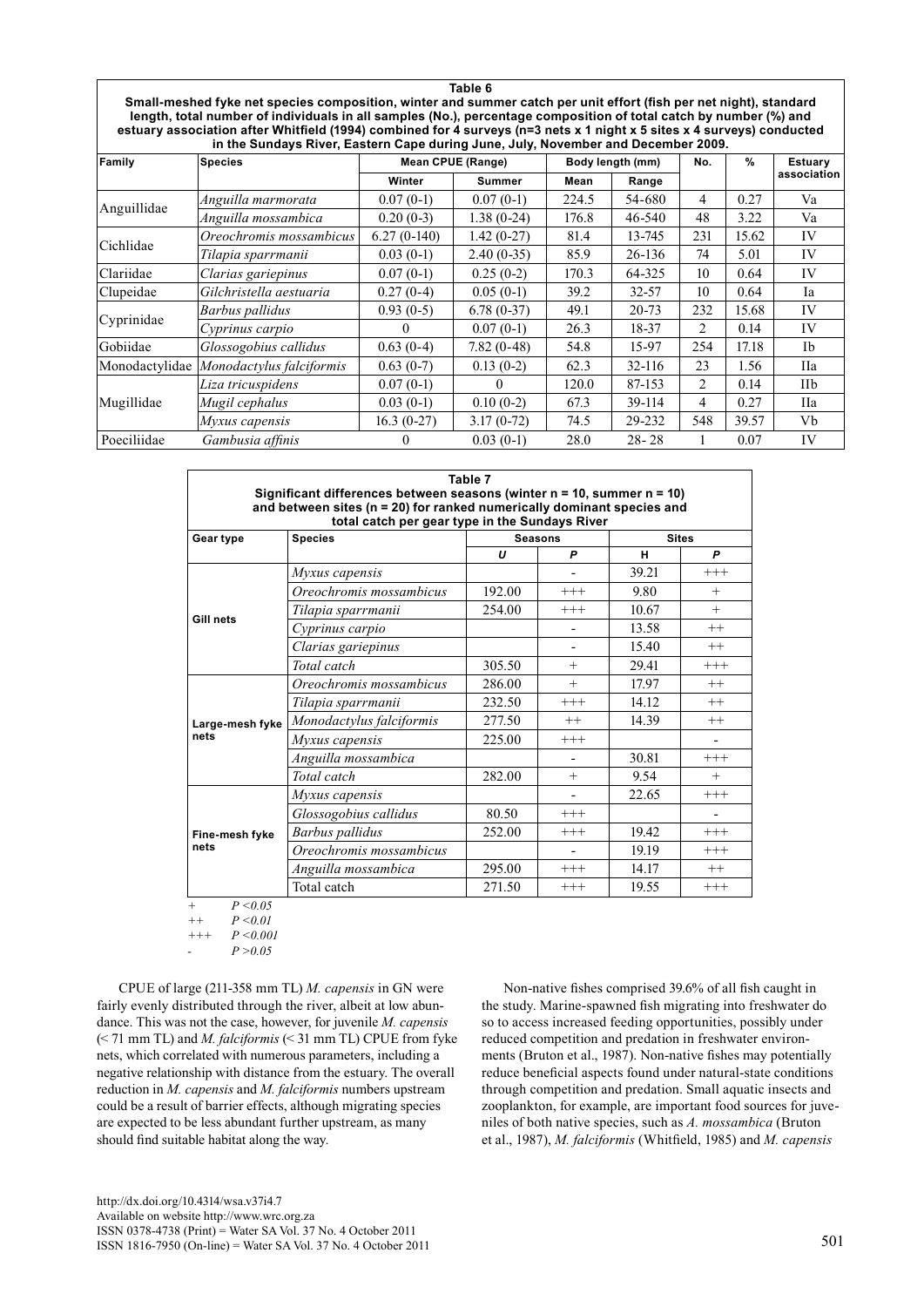| Significant correlation statistics (r) between environmental variables and ranked numerically dominant species and<br>total catch per gear type in the Sundays River. Temp. = temperature, Salin. = salinity, DO = dissolved oxygen, TDS = total<br>dissolved solids, Cond. = conductivity, Turb. = turbidity, Dist. = distance from estuary mouth. |                          |                          |                          |                |                          |                |                          |                          |
|-----------------------------------------------------------------------------------------------------------------------------------------------------------------------------------------------------------------------------------------------------------------------------------------------------------------------------------------------------|--------------------------|--------------------------|--------------------------|----------------|--------------------------|----------------|--------------------------|--------------------------|
| Gear type                                                                                                                                                                                                                                                                                                                                           | <b>Species</b>           | Temp.                    | Salin.                   | DO.            | <b>TDS</b>               | Cond.          | Turb.                    | Dist.                    |
|                                                                                                                                                                                                                                                                                                                                                     | Myxus capensis           |                          |                          |                |                          |                |                          |                          |
| Gill nets                                                                                                                                                                                                                                                                                                                                           | Oreochromis mossambicus  | 0.54                     |                          | 0.27           |                          |                |                          |                          |
|                                                                                                                                                                                                                                                                                                                                                     | Tilapia sparrmanii       | 0.53                     | $-0.30$                  | $\overline{a}$ | $-0.27$                  |                |                          |                          |
|                                                                                                                                                                                                                                                                                                                                                     | Cyprinus carpio          |                          | $-0.33$                  |                | $-0.26$                  | $-0.26$        | 0.28                     | 0.42                     |
|                                                                                                                                                                                                                                                                                                                                                     | Clarias gariepinus       |                          | $-0.27$                  | ٠              | $-0.29$                  | $-0.30$        |                          | -                        |
|                                                                                                                                                                                                                                                                                                                                                     | Total catch              |                          |                          |                |                          |                | $\overline{\phantom{0}}$ | 0.32                     |
|                                                                                                                                                                                                                                                                                                                                                     | Oreochromis mossambicus  | $-0.37$                  |                          | $-0.52$        | $\overline{\phantom{a}}$ | $\blacksquare$ | $\overline{\phantom{0}}$ | $\overline{\phantom{0}}$ |
|                                                                                                                                                                                                                                                                                                                                                     | Tilapia sparrmanii       | 0.54                     | $-0.27$                  |                |                          |                |                          | 0.37                     |
| Large-mesh<br><b>Fyke nets</b>                                                                                                                                                                                                                                                                                                                      | Monodactylus falciformis | $-0.42$                  |                          | $-0.40$        |                          |                |                          | $-0.30$                  |
|                                                                                                                                                                                                                                                                                                                                                     | Myxus capensis           | $-0.51$                  |                          | $-0.28$        |                          |                |                          | $-0.31$                  |
|                                                                                                                                                                                                                                                                                                                                                     | Anguilla mossambica      | $\blacksquare$           | $-0.41$                  | $\blacksquare$ | $-0.36$                  | $-0.35$        | 0.36                     | 0.57                     |
|                                                                                                                                                                                                                                                                                                                                                     | Total catch              | $-0.37$                  |                          | $-0.44$        |                          |                |                          |                          |
|                                                                                                                                                                                                                                                                                                                                                     | Myxus capensis           | $-0.27$                  | 0.45                     | $-0.30$        | 0.40                     | 0.41           | $-0.33$                  | $-0.57$                  |
|                                                                                                                                                                                                                                                                                                                                                     | Glossogobius callidus    | 0.69                     |                          | 0.49           |                          |                |                          |                          |
| Small-mesh                                                                                                                                                                                                                                                                                                                                          | Barbus pallidus          | 0.53                     | $-0.42$                  | 0.27           | $-0.38$                  | $-0.32$        | 0.29                     | 0.55                     |
| <b>Fyke nets</b>                                                                                                                                                                                                                                                                                                                                    | Oreochromis mossambicus  | $\overline{\phantom{a}}$ | $\overline{\phantom{0}}$ | $-0.33$        | $\blacksquare$           |                | $\overline{\phantom{0}}$ | $\overline{a}$           |
|                                                                                                                                                                                                                                                                                                                                                     | Anguilla mossambica      | 0.34                     |                          |                |                          |                | 0.31                     |                          |
|                                                                                                                                                                                                                                                                                                                                                     | Total catch              | 0.37                     | 0.26                     |                | 0.27                     | 0.33           | $-0.26$                  |                          |

**Table 8**

|                                                                                                                                                                                                        | Table 9  |                                   |                                       |                             |                 |                       |  |  |  |
|--------------------------------------------------------------------------------------------------------------------------------------------------------------------------------------------------------|----------|-----------------------------------|---------------------------------------|-----------------------------|-----------------|-----------------------|--|--|--|
| Number of species caught in each gear type, overall species richness and overall diversity indices of<br>combined standardised effort catch for sites, seasons and sampling trips of the Sundays River |          |                                   |                                       |                             |                 |                       |  |  |  |
|                                                                                                                                                                                                        |          | No. of species,<br>Fine-mesh fyke | No. of species,<br>Large-mesh<br>fyke | No. of species,<br>Gill net | <b>Combined</b> | <b>Combined</b><br>H' |  |  |  |
| Overall                                                                                                                                                                                                |          | 14                                | 12                                    | 9                           | 2.2             | 1.9                   |  |  |  |
| Season                                                                                                                                                                                                 | Winter   | 12                                | 11                                    |                             | 2.0             | 1.3                   |  |  |  |
|                                                                                                                                                                                                        | Summer   | 13                                |                                       | 8                           | 2.0             | 2.0                   |  |  |  |
|                                                                                                                                                                                                        | June     | 11                                | 8                                     | 5                           | 1.9             | 1.2                   |  |  |  |
|                                                                                                                                                                                                        | July     |                                   | 10                                    | 6                           | 2.0             | 1.2                   |  |  |  |
| Sampling event                                                                                                                                                                                         | November | 10                                |                                       | 6                           | 1.9             | 1.9                   |  |  |  |
|                                                                                                                                                                                                        | December | 12                                |                                       | 8                           | 2.2             | 2.0                   |  |  |  |
|                                                                                                                                                                                                        |          | 12                                | 8                                     | 4                           | 2.0             | 1.3                   |  |  |  |
|                                                                                                                                                                                                        | 2        | 8                                 |                                       | 2                           | 1.2             | 1.5                   |  |  |  |
| Site                                                                                                                                                                                                   | 3        |                                   |                                       | 6                           | 1.6             | 1.7                   |  |  |  |
|                                                                                                                                                                                                        | 4        | 8                                 |                                       | 6                           | 1.5             | 1.9                   |  |  |  |
|                                                                                                                                                                                                        | 5        | $\Omega$<br>х                     |                                       |                             | 1.2             | 1.6                   |  |  |  |

(Whitfield, 1998), and non-native fishes, such as *Gambusia affinis* (Mansfield and McCardle, 1998), *O. mossambicus*  (Bruton and Boltt, 1975) and *T. sparmanii* (Skelton, 1993), which are common in the Sundays River. Predation of marinespawned fishes in freshwater environments by large non-native predatory fish such as *Clarias gariepinus* (Bruton, 1979) is also likely. In highly disturbed systems such as the Sundays River, the impact of non-native fishes on the indigenous ichthyofauna is difficult to isolate from other anthropogenic impacts such as the construction of instream barriers, habitat alteration and pollution. Unfortunately, there were insufficient data to fully investigate and isolate confounding effects. Future research is therefore necessary to assess the direct and indirect impacts of non-native fishes on native ichthyofaunal and invertebrate communities.

Two major barriers to the upstream movement of fish seem to be present in the Sundays River, the first being the causeway closest to the estuary, which appears to exclude many fish from further upstream penetration. The second barrier is that of the Cleveland Weir, excluding certain marine-spawned species from the river above the obstruction.

The results of the study therefore support the first hypothesis that causeway-type structures act as barriers to fish smaller than 50 mm TL. Numerous *M. falciformis*, *M. capensis* and *A. mossambica* smaller in TL than 50 mm were caught below the first causeway. No marine-spawned fish less than 50 mm TL were sampled from above this barrier, and, in addition, certain estuarine species were completely absent upstream of Site 1.

The second hypothesis, that weir-type barriers would exclude upstream movement of all marine-spawned species with the exception of anguillids, was only partially supported. The low weir situated downstream of Site 4 did not exclude any of the marine-spawned species present at Site 3, and therefore does not act as a total migration barrier. This could be attributed to weir inundation during periods of increased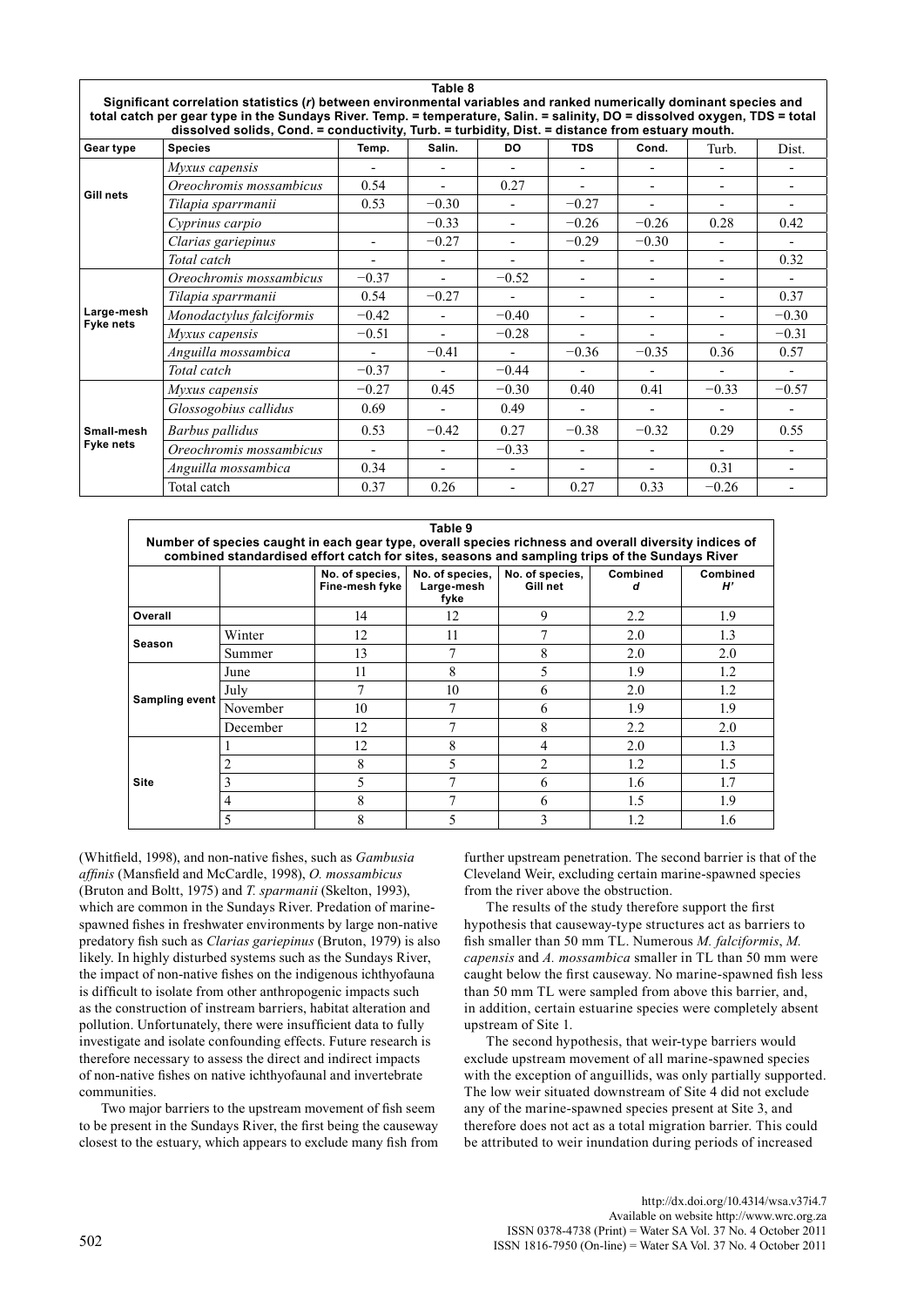| Table 10<br>SIMPER test results for combined standardised effort catch, comparing<br>differences between (Vs.) sites and seasons, listing dominant species<br>driving community differences between groups. Oreochromis<br>mossambicus = $O.m.,$ Tilapia sparrmanii = T.s., Barbus pallidus = $B.p.,$<br>Glossogobius callidus = G.c., Monodactylus falciformis = M.f.,<br>$Myxus$ capensis = $M.c.$ |                                                      |                                                    |                                                      |                                                    |                                                     |  |  |  |
|------------------------------------------------------------------------------------------------------------------------------------------------------------------------------------------------------------------------------------------------------------------------------------------------------------------------------------------------------------------------------------------------------|------------------------------------------------------|----------------------------------------------------|------------------------------------------------------|----------------------------------------------------|-----------------------------------------------------|--|--|--|
| Vs.                                                                                                                                                                                                                                                                                                                                                                                                  | 1                                                    | $\mathbf{2}$                                       | 3                                                    | 4                                                  | <b>Summer</b>                                       |  |  |  |
| $\mathbf{2}$                                                                                                                                                                                                                                                                                                                                                                                         | O.m. (25.2)<br>$M.c.$ (20.4)<br>$T.s.$ (11.8)        |                                                    |                                                      |                                                    |                                                     |  |  |  |
| 3                                                                                                                                                                                                                                                                                                                                                                                                    | $M.c.$ (25.7)<br>O.m. (23.5)<br>T.s. (5.6)           | $M.f.$ (18.9)<br>$T.s.$ (16.3)<br>O.m. (15.3)      |                                                      |                                                    |                                                     |  |  |  |
| 4                                                                                                                                                                                                                                                                                                                                                                                                    | <i>M.c.</i> $(25.1)$<br>O.m. (18.4)<br>$T.s.$ (13.5) | $M.c.$ (28.7)<br>$O.m.$ (12.8)<br>M.f. (11.5)      | $T_{.5}$ . (16.8)<br>$O.m.$ (16.4)<br>B.p. (12.7)    |                                                    |                                                     |  |  |  |
| 5                                                                                                                                                                                                                                                                                                                                                                                                    | O.m. (20.2)<br>$M.c.$ (14.8)<br>$M_f f. (13.0)$      | M.c. (20.6)<br><i>O.m.</i> $(18.1)$<br>B.p. (13.1) | $M.c.$ (20.8)<br><i>M.f.</i> $(18.9)$<br>B.p. (13.1) | O.m. (14.3)<br><i>M.c.</i> $(14.1)$<br>$M_f(16.2)$ |                                                     |  |  |  |
| Winter                                                                                                                                                                                                                                                                                                                                                                                               |                                                      |                                                    |                                                      |                                                    | $T_{.5}$ . (18.5)<br>$M.c.$ (15.6)<br>G.c. $(13.4)$ |  |  |  |

flow, thereby allowing migration of weak-swimming fish over or around such barriers, although no large flooding events were recorded on the Sundays River over the 2008/2009 period (DWA, 2011). The larger, 4 m high Cleveland Weir, however, excluded all marine-spawned species except *A. mossambica*. The absence of *A. marmorata* from this site may either be a result of an inability to traverse the instream barrier or may be a result of their lower regional abundance when compared to *A. mossambica* (Bruton et al., 1987) or their affinity for the lower regions of rivers closer to estuaries (Jubb, 1960).

Globally, river fragmentation is considered the primary cause for migratory fish population declines (Masters et al., 2006) and often contributes to unnatural homogenous fish assemblages upstream of barriers (Guenther and Spacie, 2006). Instream barriers such as the causeways and weirs on the Sundays River potentially cut off many kilometres of suitable habitat and may increase mortality rates of migrating fish (Bok, 1983). In the barrier-free Great Kei River, for example, Bok (1980) recorded *M. capensis* as far as 173 km upstream of the estuary. In addition to the instream barrier-effects, the large impoundments such as Darlington Dam and the Cleveland Weir of the Sundays River reduce downstream flood peaks, ultimately affecting upstream movement by migrating fishes over and around smaller obstacles during such events. If migration routes are to be re-established for the diadromous fishes of the Sundays River, the removal, modification or replacement of instream barriers with migration-friendly alternatives, as well as the construction of fishways across these barriers, should be considered.

# **Acknowledgements**

This work is based on financial support from the National Research Foundation, South Africa. Any opinion, findings and conclusions or recommendations expressed in this material are those of the authors and therefore the NRF does not accept any liability in regard thereto. Tanja van de Ven, Bevan O' Reilly, Wilbert Kadye, Adrian Evans, Daniel Miller, Tim Vink, and

Mary-Anne Roux are thanked for their field assistance. Colin Biggs, Steve and management of Dunbrody Estates and Bob Maske are also thanked for permission to access sampling sites on their properties. Gratitude is also extended to the Sundays River Irrigation Board who facilitated access to various sites. We also thank 2 anonymous reviewers for their comments.

## **References**

- ABELL R, ALLAN JD and LEHNER B (2007) Unlocking the potential of protected areas for freshwater. *Biol. Cont.* **134** 48-63.
- ADAMS SB, FRISSEL CA and RIEMAN BE (2001) Geography of invasion in mountain streams: consequences of headwater lake fish introductions. *Ecosystems* **4** (4) 296-307.
- BAIRD D (2001) Sundays River Estuary, Algoa Bay, Eastern Cape. In Dupra V, Smith SV, Marshall Crossland JI and Crossland CJ (eds.) *Estuarine Systems of Sub-Saharan Africa: Carbon, Nitrogen and Phosphorous Fluxes. LOICZ Reports & Studies No. 18.* LOICZ, Texel, The Netherlands.
- Beckley LE (1984) The ichthyofauna of the Sundays Estuary, South Africa, with particular reference to the juvenile marine component. *Estuaries* **7** (3) 248-258.
- BOK AH (1983) The demography, breeding biology and management of two mullet species (Pisces: Mugilidae) in the eastern Cape, South Africa. Ph.D. thesis, Rhodes University, Grahamstown. 268 pp.
- BOK AH (2008) Obstacles to migration and proposed location and design of fishways and barriers to migration. In: Sundays River Freshwater Fish Research Project Report No. 3. 61 pp.
- BOK AH, KOTZE P, HEATH R, and ROSSOUW J (2007) Guidelines for Planning, Design and Operation of Fishways in South Africa. WRC Report No. TT 287/07. Water Research Commission, Pretoria.
- BRUTON MN, BOK AH and DAVIES MTT (1987) Life history styles of diadromous fishes in inland waters of southern Africa. *Am. Fish. Soc. Symp.* **1** 104-121.
- BRUTON MN and BOLTT RE (1975) Aspects of the biology of *Tilapia mossambica* Peters (Pisces: Cichlidae) in a natural freshwater lake (Lake Sibaya, South Africa). *J. Fish Biol.* **7** 423-445.
- CAIRNS DK, SHIAO JC, IIZUKA Y, TZENG WN and MAC-PHERSON CD (2004) Movement patterns of American eels in an impounded watercourse, as indicated by otolith microchemistry. *N. Am. J. Fish Manage.* **24** 452-458.

<http://dx.doi.org/10.4314/wsa.v37i4.7> Available on website http://www.wrc.org.za ISSN 0378-4738 (Print) = Water SA Vol. 37 No. 4 October 2011  $1$ SSN 1816-7950 (On-line) = Water SA Vol. 37 No. 4 October 2011 503 503